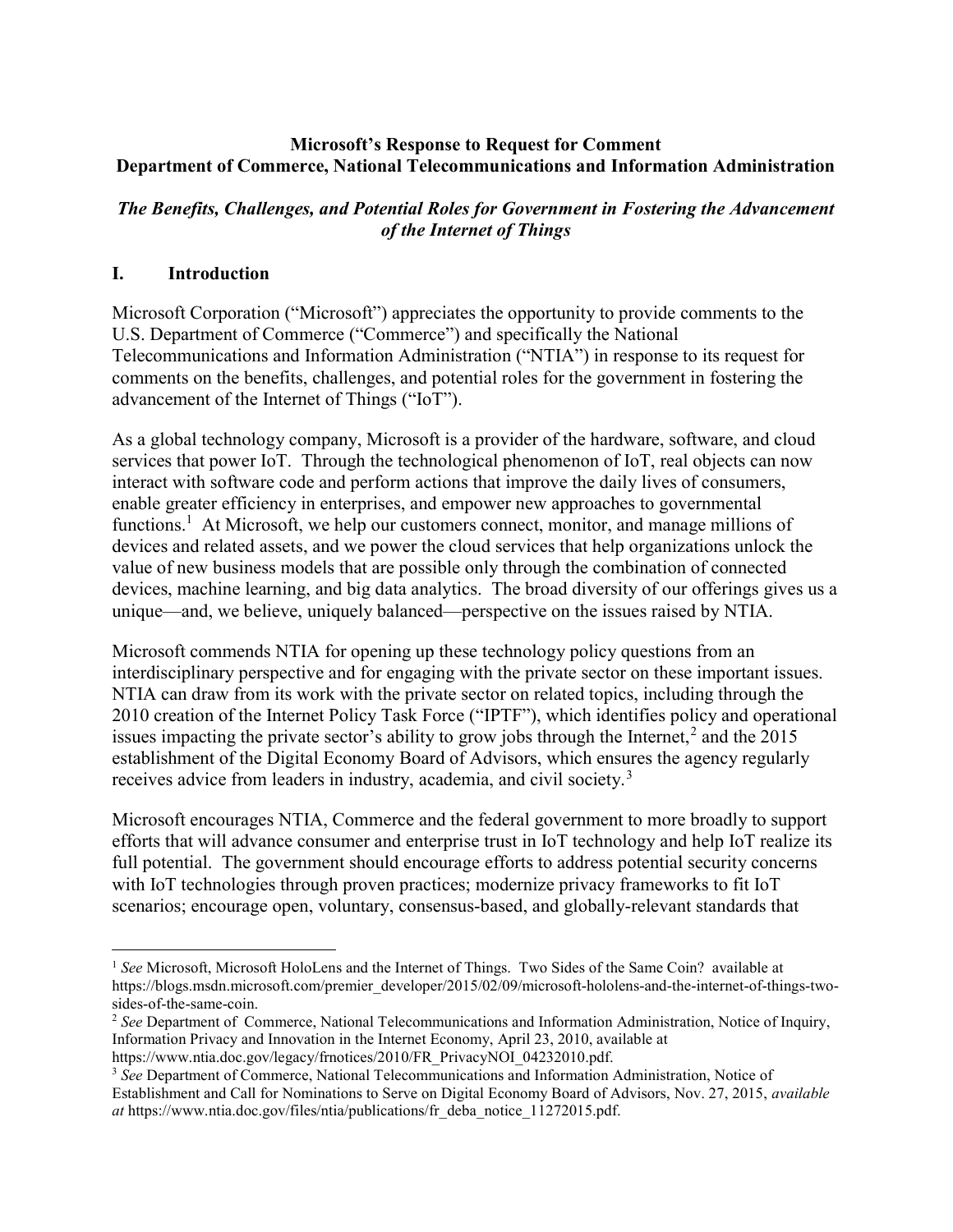foster greater interoperability; and engage internationally about IoT issues. Specifically, Microsoft believes that public policies affecting IoT development should recognize and emphasize the following:

- Best practices for IoT cybersecurity that are appropriately addressed by key actors in the IoT ecoystem.
- Modernization of traditional privacy frameworks, such as the "notice and consent" framework to increase the focus on transparency, context, and consumer expectations for scenarios where notice and consent are impractical.
- Support for industry efforts to develop open, voluntary, consensus-based, and globallyrelevant standards that promote innovation and preserve interoperability, to ensure new IoT systems and legacy technology systems can work together.
- International engagement that takes into account other countries' IoT strategies and initiatives as well as international trade commitments.

Ultimately, IoT may benefit from the creation of a Federal interagency task force that can coordinate with existing organizational bodies to foster balanced perspectives among security, economic benefits, and potential risks. NTIA, Commerce, and the federal government more broadly may also consider convening and facilitating a government and industry standing body that can coordinate, collaborate and leverage industry IoT consortia. In addition, the Office of Science and Technology Policy should review current research and development investment, and recommend future research and development funding for fundamental IoT security challenges.

# II. Framework For Considering Challenges and Opportunities Posed by the Internet of Things (IoT)

A. The "Internet of Things" Describes a New Phenomenon in Global Connectivity.

IoT is a new technological phenomenon unlike prior technological advances.<sup>4</sup> IoT surpasses the confines of traditional computer networks and establishes connections directly with objects in the physical world. IoT is again revolutionizing our ability to leverage technology—but on a far larger scale.

IoT is distinct from historical IT advancements because of the scale of its potential reach, in terms of the number of devices, the scope and demographic span of deployments, the heterogeneity of systems, and the technical challenges of deployment into new and potentially unsecure environments.<sup>5</sup> While estimates vary, it is believed that in five years there may be up

 $\overline{a}$ 4 This section is in response to RFC at 1a, 1b, 2, and 4 (regarding defining IoT, classifying IoT, and identifying the new technological and policy challenges presented by IoT).

<sup>&</sup>lt;sup>5</sup> See The President's National Security Telecommunications Advisory Committee, NSTAC Report to the President on the Internet of Things, Nov. 19, 2014 ("NSTAC Report") at 2.1, available at:

https://www.dhs.gov/sites/default/files/publications/NSTAC%20Report%20to%20the%20President%20on%20the% 20Internet%20of%20Things%20Nov%202014%20%28updat%20%20%20.pdf.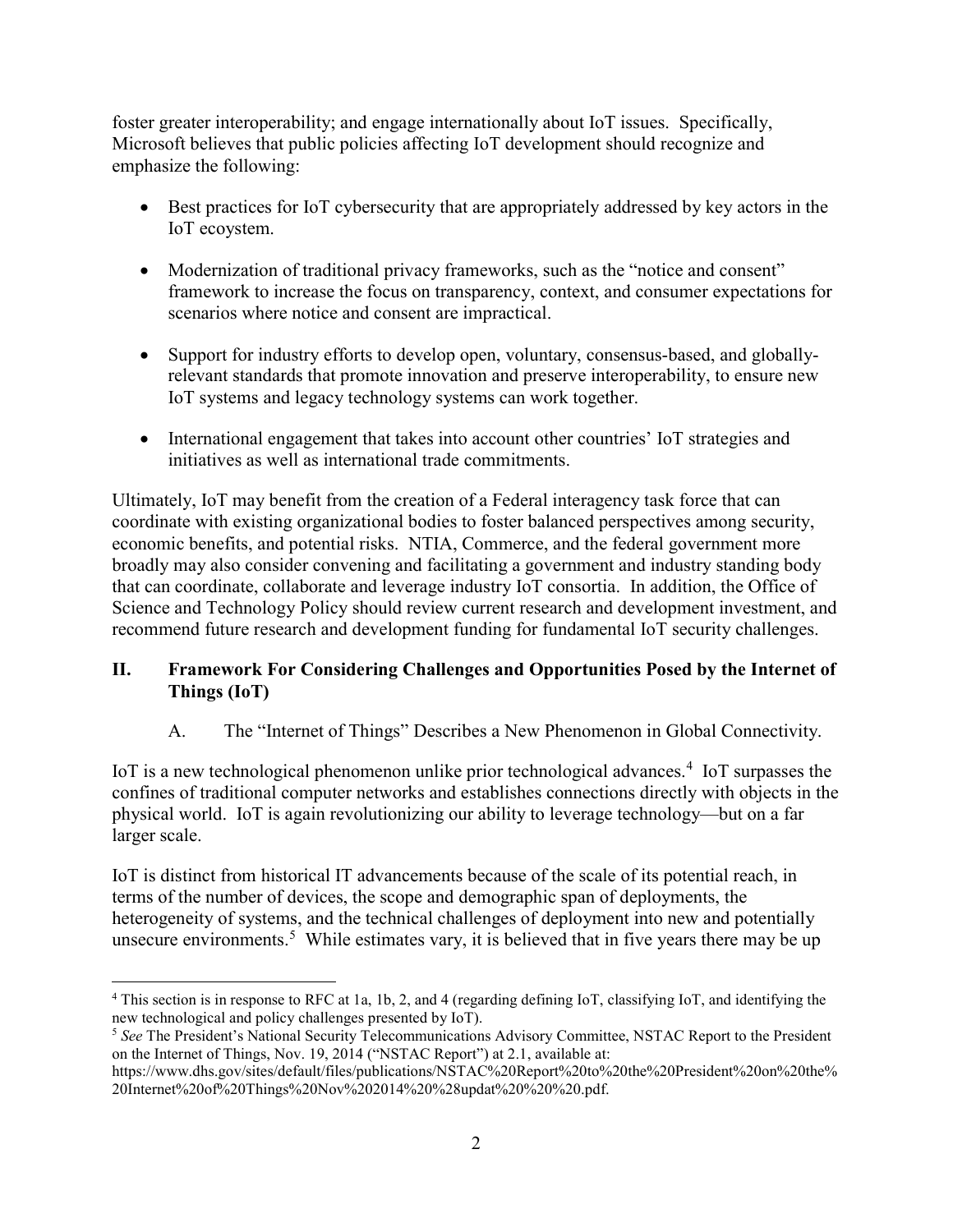to 50 billion IoT devices deployed.<sup>6</sup> If that level is reached, IoT devices will be more than eight times as ubiquitous as mobile phones, which have approximately six billion devices in use.<sup>7</sup>

Market forces driving IoT growth show no signs of slowing down; thus NTIA's inquiry is both timely and highly relevant. Market analysts have highlighted four factors driving the growth and development of IoT: (1) reduced cost of Internet-connected sensors, which are a critical input into IoT functionality; (2) increased investment in IoT-focused companies and technologies, including acquisitions by major corporations; (3) growth in global Internet connectivity, which is anticipated to double from two billion Internet users globally in 2015 to four billion by 2025; and (4) significant adoption of mobile devices, such as tablets and smartphones, which are often used to manage IoT devices.<sup>8</sup> In addition to these factors, cloud service continue to mature in capability and overall sophistication, which in turn enables the collection, storage, and processing of data collected through IoT devices.<sup>9</sup>

The core concept of this phenomenon is that IoT allows for "things" to connect to the Internet, ranging from the significant—airplanes, elevators, solar panels, medical equipment—to the mundane—toys, soap dispensers, and countless other examples. Connected devices hold new benefits for consumers, the public sector, and private industry through unforeseen uses, increased efficiencies, security and warning capabilities, and improved reliability and resilience of the devices, underlying networks, and infrastructure.

Still, IoT is surrounded by definitional challenges. There is no universally agreed-on definition of IoT, just as there is not universal agreement that the phenomenon itself is named IoT.<sup>10</sup> Rather than defining IoT narrowly, in a manner that may limit the scope of its potential applications, we urge NTIA to consider recognizing that the term IoT does not simply describe a new type of technical architecture, but a new concept that defines how we interact with the physical world.

At a high level, IoT has been described as referring to a decentralized network of objects, applications and services that can sense, log, interpret, communicate, process, and act on a variety of information, scenarios, or control devices in the physical world.<sup>11</sup> IoT networks generally share three common principles:

<sup>&</sup>lt;sup>6</sup> See Dave Evans, Cisco Internet Bus. Solutions Grp., The Internet of Things: How the Next Evolution of The Internet is Changing Everything 3 (2011), available at

http://www.cisco.com/c/dam/en\_us/about/ac79/docs/innov/IoT\_IBSG\_0411FINAL.pdf.

<sup>7</sup> See NSTAC Report at 2.1.

<sup>&</sup>lt;sup>8</sup> See Business Insider, Here Are The Four Key Elements That Will Make The "Internet of Things" an Absolutely Massive Market, Dec. 3, 2014, available at http://www.businessinsider.com/four-elements-driving-iot-2014-10 <sup>9</sup> See NSTAC Report at Executive Summary.

 $10$  See NSTAC Report at 2.1 (noting that the phenomenon we know as IoT may also be called the Industrial Internet or Cyber-Physical Systems); Federal Trade Commission, Internet of Things, Privacy & Security in a Connected World, January 2015 at 5 (noting that while the term IoT first appeared in literature in 2005, "there is still no widely accepted definition.").

<sup>&</sup>lt;sup>11</sup> See NSTAC Report at 1.0.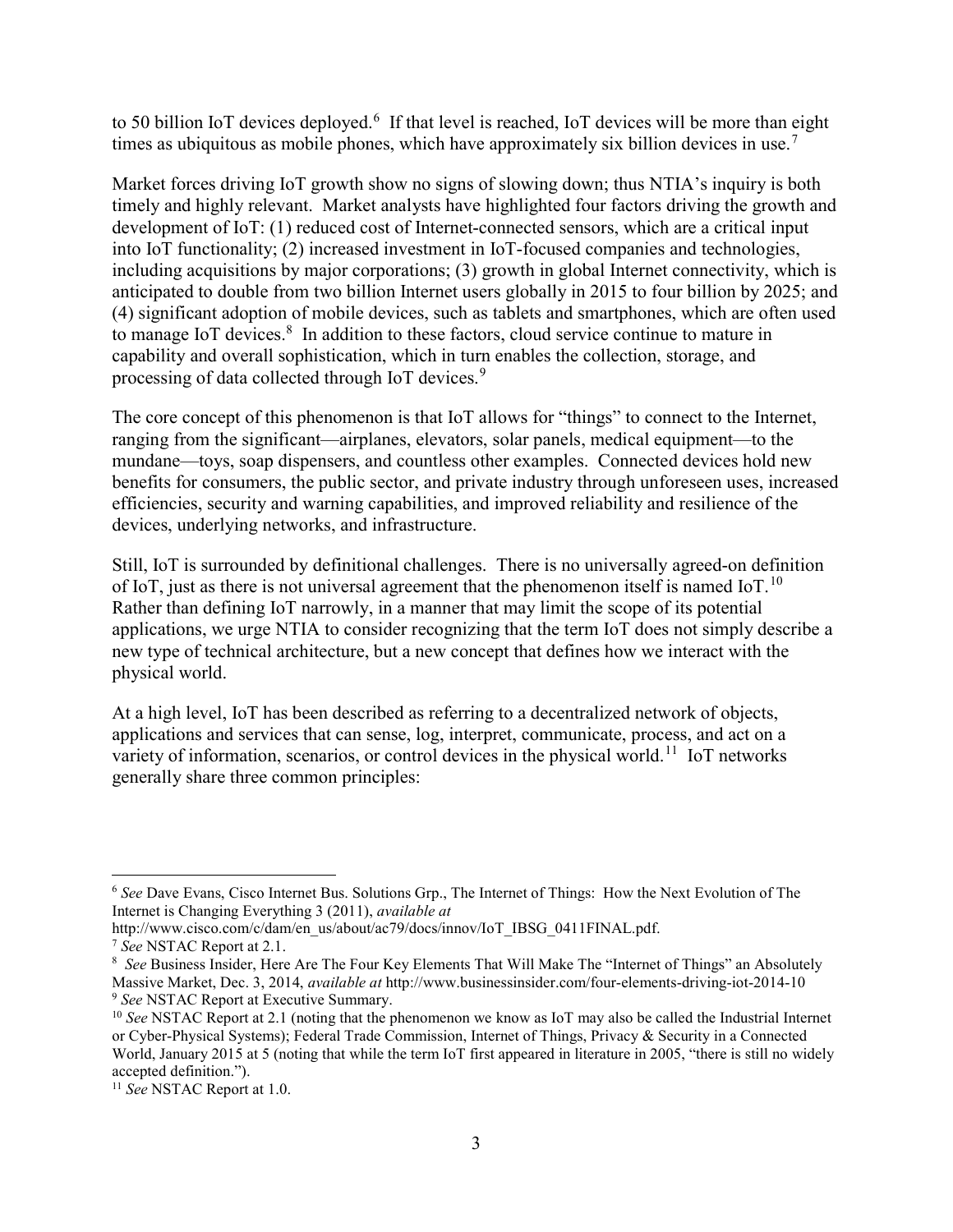(1) ordinary objects are instrumented such that objects within a network can be addressed individually;

(2) the physical objects are interconnected by way of a shared platform (e.g., Microsoft's Platform-as-a-Service cloud offering called the Azure IoT Suite); and

(3) the devices are "intelligent" or "smart" in that they transmit and receive information related to their use, which can lead to the devices performing functions adaptively through cloud-powered machine learning and big data analysis.<sup>12</sup>

As IoT grows, smart devices will become ubiquitous and, in some cases, essentially invisible to humans that interact with them. These smart devices will touch all aspects of our lives, creating new and unknown dependencies. This presents a number of technological challenges, because IoT networks often involve a vast proliferation of devices, exhaustive volumes of data created by those devices, a presumption that IoT devices will likely communicate with each other, and a blurring of the roles and functions between traditional Information Technology ("IT") and Operational Technology ("OT") environments.<sup>13</sup>

Data is both a critical input to—and a by-product of—IoT networks. Data aggregation and big data analytics will allow individuals and organizations to leverage data for innumerable uses, such as improving the performance of their IoT deployments and informing organizational practices outside of the IoT realm. However, this data may also become a new focal point for security attacks and/or privacy compromises. Because IoT straddles classic IT and OT functionality, addressing such threats through data and devices requires development of a common set of practices and hybrid processes that recognize and assess the technologies involved.<sup>14</sup>

B. Policy Perspectives on IoT Should be Driven by IoT Deployment Scenarios

Policies that relate to IoT should be rooted in consideration of real-life examples about how the technology is actually deployed.<sup>15</sup> Through Microsoft's experience in the IoT ecosystem, we have participated in a number of innovative IoT deployments in the government and public sector, enterprises, and at the consumer level.

Governments and public sector organizations are already undertaking initiatives that use IoT to empower cities to be more sustainable, prosperous, and economically-competitive, thereby allowing citizens to lead safer, healthier and more educated lives. In Germany, the Urban Institute is a software and consulting company working on smart city solutions. Leveraging the Azure IoT Suite, the Institute has built a multi-faceted IoT platform called Urban Pulse, which

<sup>&</sup>lt;sup>12</sup> See NSTAC Report at 2.1.

 $<sup>13</sup>$  For example, an industrial manufacturer that uses Internet-connected sensors to monitor production its facilities</sup> would need to simultaneously manage both Information Technology (IT) (e.g. smart device sensors) and Operational Technology (OT) (e.g., process control board) in a harmonized manner.

<sup>&</sup>lt;sup>14</sup> See NSTAC Report at 2.2.1.

<sup>&</sup>lt;sup>15</sup> This section is in response to RFC at 1c (significant new opportunities or benefits created by IoT) and 28 (additional issues not raised in RFC).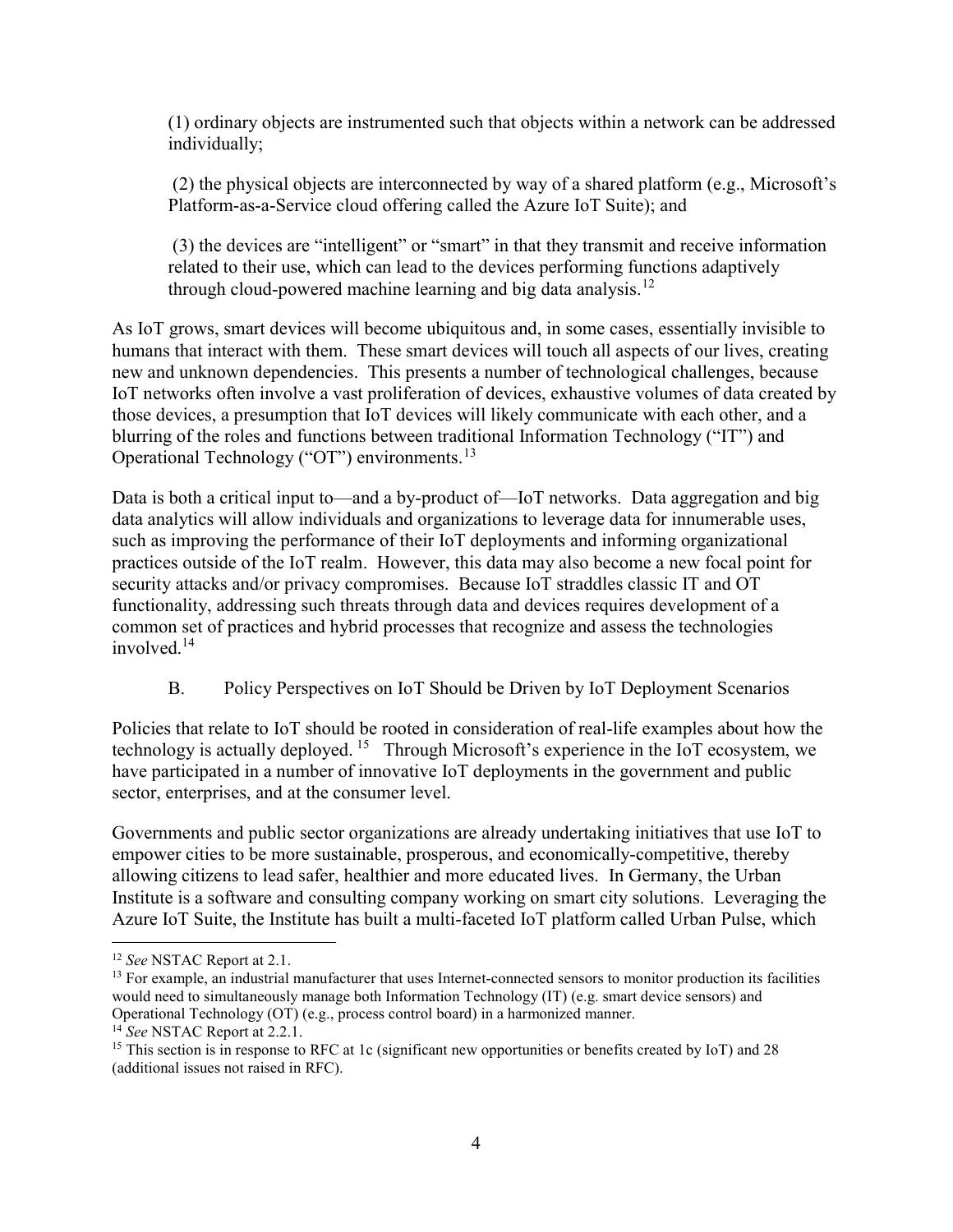brings together city-wide devices, sensors and infrastructure to translate diverse data into actionable intelligence.<sup>16</sup> In the critical infrastructure space, Nav Canada, a privately-run notfor-profit corporation that owns and operates Canada's civil air navigation system, uses IoT technology powered by Microsoft to track planes and send a constant stream of data while in flight. This creates new insights and efficiency that benefit aviation more broadly by reducing flight delays and improving air traffic safety.<sup>17</sup>

Enterprises are also realizing new efficiencies through IoT. For example, industrial automation firm Rockwell Automation uses the Azure IoT Suite to automate the collection and analysis of data from remote installations across its petroleum supply chain.<sup>18</sup> Elevator company ThyssenKrupp continues to work with Microsoft to create a connected, intelligent line of sensors that monitor millions of elevators around the world in real time, allowing the company to improve maintenance and building efficiency.<sup>19</sup> Similarly, Gojo, maker of Purell antibacterial hand sanitizer, uses IoT technologies to detect the number of hand-washing opportunities at hospitals, with the goal of increasing sanitization and reducing infection.<sup>20</sup>

IoT also impacts individual consumers. Microsoft is working with Care Innovations to provide remote care management solutions, including using IoT devices to collect patient data discretely through motion sensors installed in a residence or care facility, helping people with chronic health conditions live more independently.<sup>21</sup> In Tanzania, Uganda, and Kenya, M-KOPA is using IoT devices powered by Microsoft to provide users affordable on-demand power via sensors, solar panels, and mobile payment apps, in regions where children previously did homework by candlelight.<sup>22</sup> The Microsoft Band enables individuals to track aspects of their physical life, providing data so that users can meet fitness goals, sleep targets, or even ensure they don't sit still too long.<sup>23</sup> The possibilities will only continue to evolve and increase.

The common themes across these examples are the reliance on a free flow of data, the relevance of machine learning, and the importance of big data analytics.<sup>24</sup> For IoT innovations to thrive, data must be able to flow not only within the IoT network but also, in many cases, back to the cloud platform that hosts the network. Likewise, an IoT-powered device must be capable of

<sup>21</sup> See Microsoft, Customer Solution Case Study, available at

<sup>&</sup>lt;sup>16</sup> See Smart Cities Council, Making Urban Data Usable Via Cloud Technology, available at http://smartcitiescouncil.com/resources/making-urban-data-usable-cloud-technology.

<sup>&</sup>lt;sup>17</sup> See Microsoft, Azure IoT Technology Helps NAV CANADA Revolutionize Air-Traffic Control, available at http://blogs.microsoft.com/iot/2016/03/17/azure-iot-technology-helps-nav-canada-revolutionize-air-traffic-control. <sup>18</sup> See Microsoft, Moving From Insight to Action with Azure IoT Services, available at

https://www.microsoft.com/en-us/server-cloud/customer-stories/rockwell-automation.aspx.

<sup>&</sup>lt;sup>19</sup> See Microsoft, Giving the World's Cities a Lift with IoT, available at https://www.microsoft.com/en-us/servercloud/customer-stories/Thyssen-Krupp-Elevator.aspx.

<sup>&</sup>lt;sup>20</sup> See John Patrick Pullen, How Microsoft is Helping Make Hospitals Cleaner, TIME, Nov. 18, 2015, updated Nov. 20, 2015, available at http://time.com/4118499/microsoft-hospitals-study.

https://customers.microsoft.com/Pages/Download.aspx?id=21581.

<sup>&</sup>lt;sup>22</sup> See M-Kopa Solar, More Data. More Intelligence. More Power, available at http://solar.m-kopa.com/about/ourtechnology.

<sup>&</sup>lt;sup>23</sup> See Microsoft, See What's New With Microsoft Band, available at https://www.microsoft.com/microsoft-band/enus.

<sup>&</sup>lt;sup>24</sup> This section is in response to RFC at 28 (asking about additional issues not raised by the RFC).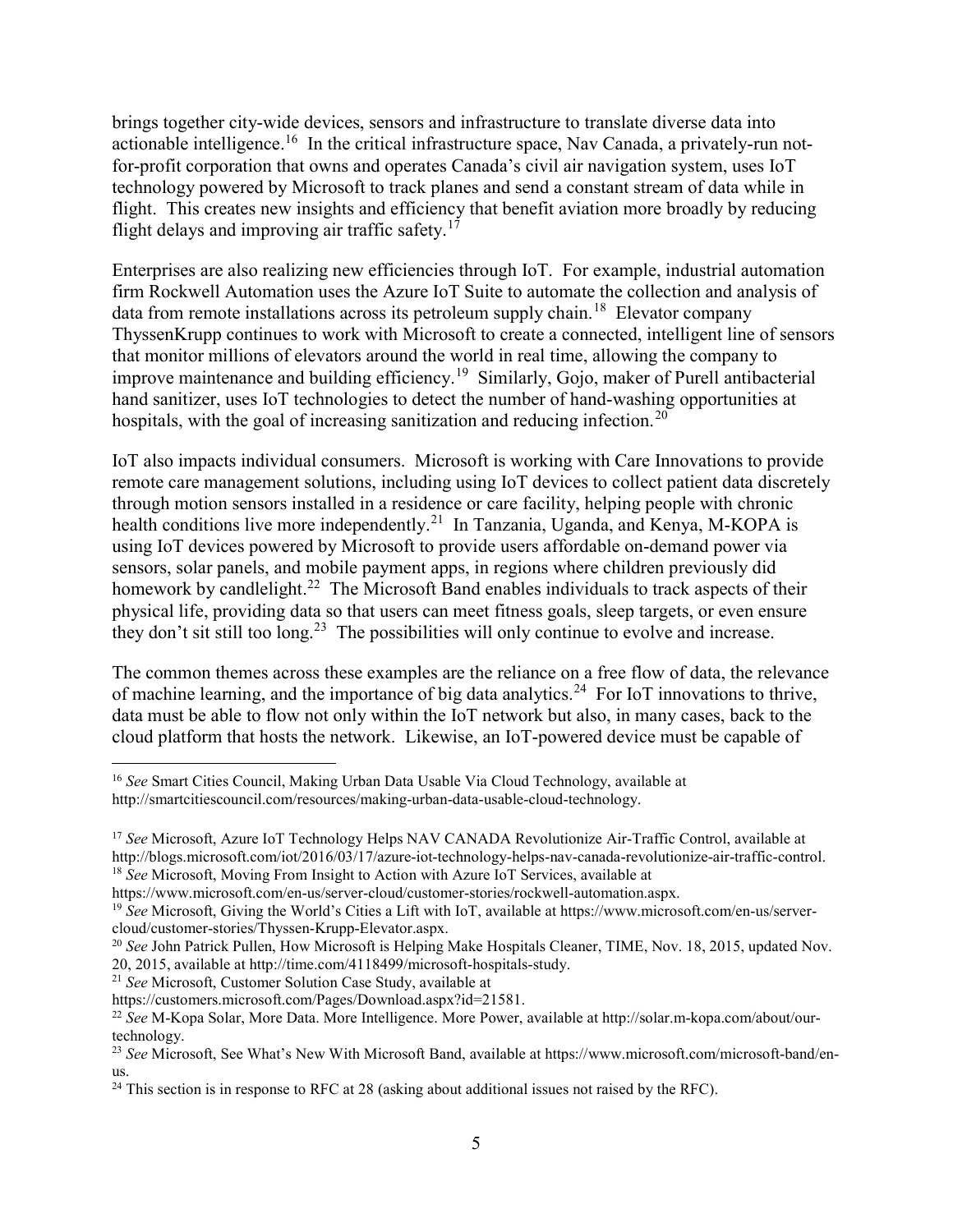transmitting and receiving information related to its use, and in many cases adapting its performance based on information received from the larger IoT network.<sup>25</sup> Finally, the underlying IoT platform must be able to process and analyze immense volumes of data and deliver actionable insights both to the human network operators and, in many cases, the other machines connected to that network.

# III. Trust Pillars for IoT Growth: Security, Privacy, Standards and Interoperability, and International Engagement

# A. IoT Growth Depends on Trust in Technology

Microsoft believes that people will not use technology that they do not trust, and a common concern about IoT is that connected devices and underlying services may be untrustworthy.<sup>26</sup> There are extensive reports of innovative IoT use cases that have been compromised due to unanticipated threats. For example, in the consumer market, repeated hacking of connected cars has attracted media<sup>27</sup> and legislative attention,<sup>28</sup> and security and privacy failures in home video systems have prompted FTC action.<sup>29</sup> Hacking of IoT devices is a now a feature at major security research conferences.<sup>30</sup>

To ensure that consumers around the world trust in IoT technology, the Commerce and, more generally, the federal government should support efforts to increase security of IoT networks and devices generally and to ensure an adequate security baseline addresses all IoT elements. In addition, it should modernize privacy frameworks to respond to IoT innovations, encourage standards that support interoperability, and pursue international engagement on these important issues.

# B. Best Practices for Cybersecurity Differ Across the IoT Ecosystem

The cybersecurity issues IoT faces are in some ways similar to cybersecurity issues faced decades ago when the protocols governing the Internet were developed, in that security has not been a significant consideration for many IoT companies.<sup>31</sup> Each element of the IoT ecosystem has the potential to introduce additional security risks, and new IoT devices and systems are

<sup>&</sup>lt;sup>25</sup> See Microsoft, Creating the Internet of Your Things, available at https://www.microsoft.com/en-us/servercloud/internet-of-things/.

 $26$  This section is in response to RFC at 15 (main policy issues affected by IoT).

<sup>&</sup>lt;sup>27</sup> See Andy Greenberg, Hackers Remotely Kill a Jeep on the Highway—With Me In It, Wired, July 21, 2015, available at https://www.wired.com/2015/07/hackers-remotely-kill-jeep-highway.

<sup>&</sup>lt;sup>28</sup> See Sen. Ed Markey, Sens. Markey, Blumenthal Introduce Legislation to Protect Drivers from Auto Security, Privacy Risks with Standards & "Cyber Dashboard" Rating System, available at

http://www.markey.senate.gov/news/press-releases/sens-markey-blumenthal-introduce-legislation-to-protectdrivers-from-auto-security-privacy-risks-with-standards-and-cyber-dashboard-rating-system.

<sup>&</sup>lt;sup>29</sup> See Federal Trade Commission, FTC Approves Final Order Settling Charges Against TRENDnet, Inc., available at https://www.ftc.gov/news-events/press-releases/2014/02/ftc-approves-final-order-settling-charges-againsttrendnet-inc.

<sup>&</sup>lt;sup>30</sup> See Kelly Jackson Higgins, Information Week, Internet of Things Hacking Village Debuts at DEF CON, July 13, 2015, available at http://www.darkreading.com/endpoint/internet-of-things-hacking-village-debuts-at-def-con/d/did/1321281.

 $31$  See NSTAC Report at 4.0. This section is in response to RFC at 16 (cybersecurity issues posed by IoT).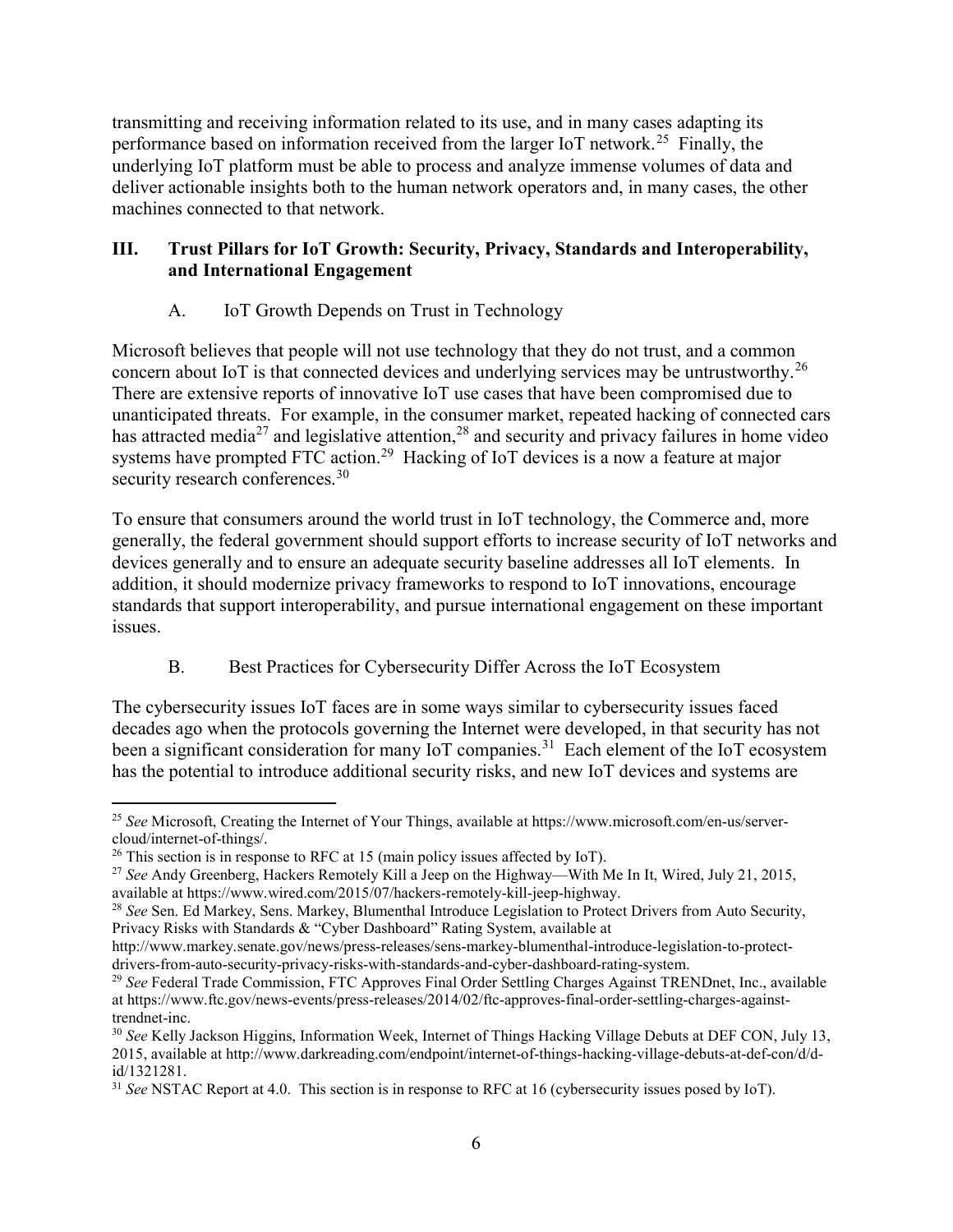being deployed at a rate faster than those risks can be understood.<sup>32</sup> The diversity of deployment models, heterogeneity of devices and interconnected networks, and sheer number of devices across sectors globally present unprecedented security challenges. Moreover, many connected devices will be deployed into environments with older legacy systems that cannot be easily managed and updated, and they may fall under multiple regulatory jurisdictions with different requirements, or into consumer environments with fewer resources for significant security management.<sup>33</sup>

Effective IoT cybersecurity requires organizations to adopt a rigorous security-in-depth strategy, and consumerization models to support these capabilities for end users. Starting from securing data in the cloud, to protecting data integrity while in transit over the public internet, and providing the ability to securely provision devices, each layer builds greater security assurance and trust in the overall infrastructure. This security-in-depth strategy can be developed and executed with active participation of core players involved in the IoT ecosystem.

Cybersecurity policy should account for the roles of major IoT ecosystem players and determine appropriate security practices for each role. At a high level, the IoT ecosystem depends on manufacturers/integrators, developers, deployers, and operators. Microsoft's experience with IoT networks and devices has helped us to identify and support best practices relevant to each of these roles that can improve cybersecurity across the IoT ecosystem.<sup>34</sup> The roles and recommended practices below are intended to demonstrate to NTIA and other policymakers that different elements of the IoT ecosystem have a broad and diverse range of cybersecurity concerns. These examples are not intended as direct recommendations for policy initiatives, but may have utility in public outreach initiatives promoting best practices on cybersecurity (e.g., the FTC's "Start with Security" campaign). Moreover, considering best practices for each of these roles can be useful to policymakers trying to understand the complexity of the IoT ecosystem and how security responsibilities are distributed across it.

IoT hardware manufacturer/integrator: Typically, these entities manufacture hardware being deployed into IoT systems, or integrate and assemble hardware from various manufacturers, or supply hardware for an IoT deployment manufactured or integrated by other suppliers. For these entities, best practices include:

- Scope hardware to minimum requirements: Hardware should be designed to include the minimum features required for its operation, and nothing more. For example, USBs should be included in hardware only if they are required for the operation of the device. Additional features such as USBs open a device to unwanted attack vectors, which should be avoided.
- Make hardware tamper proof: Build in mechanisms to detect physical tampering of hardware, such as opening of a device cover or removing a part of the device. Tamper

 $\overline{a}$ <sup>32</sup> See NSTAC Report at 2.2.1.4.

<sup>&</sup>lt;sup>33</sup> See NSTAC Report at Appendix E.

<sup>&</sup>lt;sup>34</sup> See Microsoft Azure, Internet of Things Security Best Practices, April 5, 2016, available at https://azure.microsoft.com/en-us/documentation/articles/iot-security-best-practices.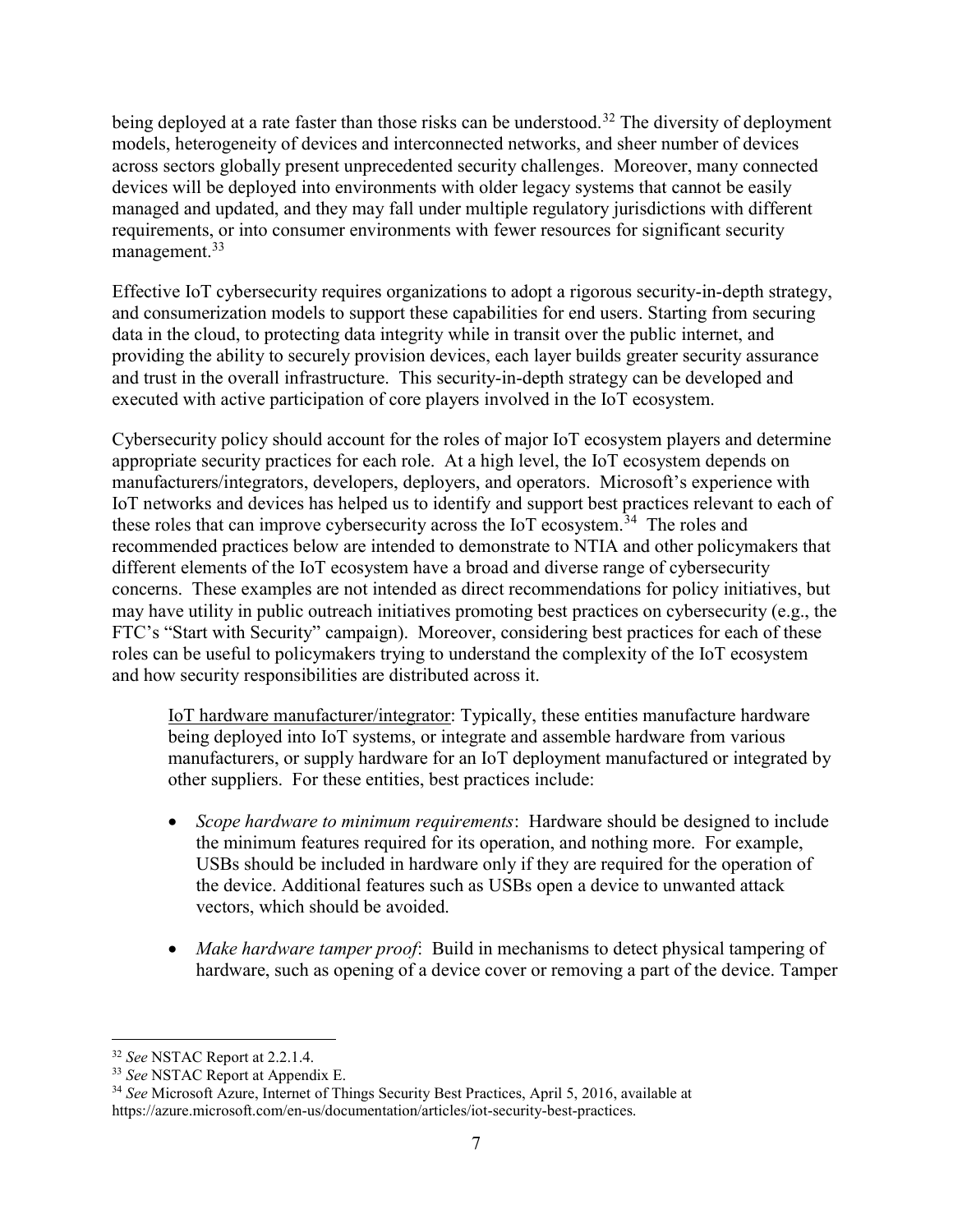signals may be part of a data stream that is uploaded to the cloud, enabling a cloud system to alert an operator of potential tampering.

- Build around secure hardware: If the business model permits, build security features such as secure and encrypted storage and Trusted Platform Module-based boot functionality into the hardware. These features make devices more secure, protecting the overall IoT infrastructure.
- Make upgrades secure: Upgrading firmware during a device's lifetime is inevitable. Devices should be built with secure paths for upgrades and cryptographic assurance of firmware version to allow devices to be secure during and after upgrades.

IoT solution developer: These entities are responsible for developing IoT solutions and may be an in-house team, or a System Integrator specializing in this activity. The IoT solution developer can create various components of the IoT solution from scratch, integrate off-the-shelf or open source components, or adopt pre-configured solutions with minor adaptation. For these entities, best practices include:

• Follow secure software development methodology: Developing secure software requires thinking about security from a project's inception through its implementation, testing, and deployment. The choice of platforms, languages, and tools are all influenced with this methodology.

At Microsoft, the Microsoft Security Development Lifecycle ("SDL") provides a step-by-step approach to building secure software. This software development process helps developers build more secure software and address security compliance requirements while reducing development cost.<sup>35</sup> Microsoft created the SDL more than ten years ago as means to ensure a consistent approach to security practices across the thousands of software engineers that develop products and online services. It has been since been adapted and implemented at companies like Adobe<sup>36</sup> and  $Cisco.<sup>37</sup>$ 

The SDL's holistic approach to secure software development can also be applied by smaller development teams working on IoT software. Indeed, Microsoft publishes SDL implementation guidance specific to Agile development practices.<sup>38</sup>

• Choose open source software with care: Open source software provides an opportunity to quickly develop solutions. When choosing open source software, consider the activity level of the community for each open source component. An active community ensures software will be supported and that issues will be

<sup>36</sup> See Microsoft, Cyber Trust Blog, Microsoft & Adobe: Protecting Our Customers Together, June 17, 2009, available at https://blogs.microsoft.com/cybertrust/2009/06/17/microsoft-adobe-protecting-our-customers-together.

- <sup>37</sup> See Cisco, The Cisco Secure Development Lifecycle: An Overview, April 5, 2010, available at http://blogs.cisco.com/security/the\_cisco\_secure\_development\_lifecycle\_an\_overview.
- <sup>38</sup> See Microsoft, Security Development Lifecycle for Agile Development, available at

https://msdn.microsoft.com/en-us/library/windows/desktop/ee790621.aspx.

 $\overline{a}$ <sup>35</sup> See Microsoft, Security Development Lifecycle, available at https://www.microsoft.com/en-us/sdl.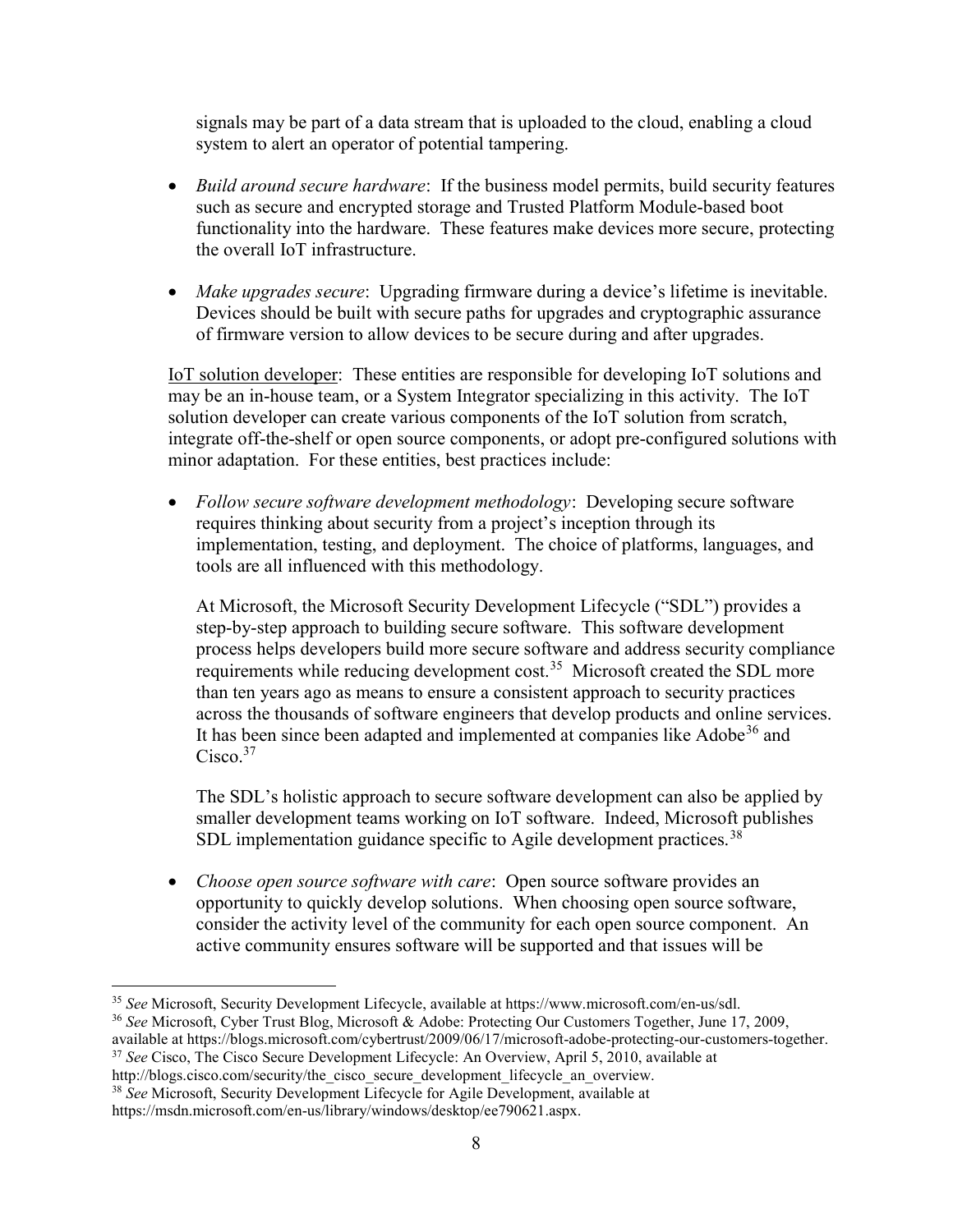discovered and addressed. Alternatively, an obscure and inactive open source software is unlikely to be supported and many issues may not be discovered.

• Integrate with care: Many software security flaws exist at the boundary of libraries and application programming interfaces ("APIs"). Functionality that may not be required for current deployments may still be available via an API layer. Ensuring that all interfaces of components being integrated are secure ensures overall security.

IoT solution deployer: Once an IoT solution is developed, it needs to be deployed in the field. Entities that act as IoT solutions deployers are responsible for the deployment of hardware, interconnection of devices, and deployment of solutions in devices, or in the cloud. For these entities, best practices include:

- Deploy hardware securely: IoT systems may require hardware to be deployed in unsecure locations, such as public spaces or unsupervised locales. In such situations, ensure that hardware deployment is tamper proof to the maximum extent possible. If USB or other ports are available on the hardware, ensure they are covered securely. Many attack vectors can use these as entry points for attacks.
- *Keep authentication keys safe*: During deployment, each device requires device identifiers and associated authentication keys generated by the cloud service. Keep these keys physically safe even after deployment. Any compromised key can be used by a malicious device to masquerade as an existing device.

IoT solution operator: Post-deployment, IoT solutions require long term operations, monitoring, upgrades, and maintenance. Entities acting as IoT solutions operators may be an in-house team comprising information technology specialists, hardware operations and maintenance teams, and domain specialists who monitor the correct behavior of overall IoT infrastructure. For these entities, best practices include:

- *Keep system up to date*: Ensure device operating systems and all device drivers are updated to the latest versions. Windows 10, with automatic updates turned on, is kept up to date by Microsoft, providing a secure operating system for IoT devices. For other operating systems, such as Linux, it is important to keep the operating systems up to date to ensure they are protected against malicious attacks.
- *Protect against malicious activity*: If the operating system permits, place the latest anti-virus and anti-malware capabilities on each device operating system. This can help mitigate most external threats. Modern operating systems, such as Windows 10  $IoT<sup>39</sup>$  and Linux, can protect against this threat by taking appropriate steps.
- *Audit frequently*: Auditing IoT infrastructure for security related issues is key when responding to security incidents. Most operating systems, such as Windows 10, provide built-in event logging that should be reviewed frequently to confirm no

 $39$  See Microsoft, Windows 10 for the Internet of Your Things, available at https://www.microsoft.com/enus/WindowsForBusiness/windows-iot.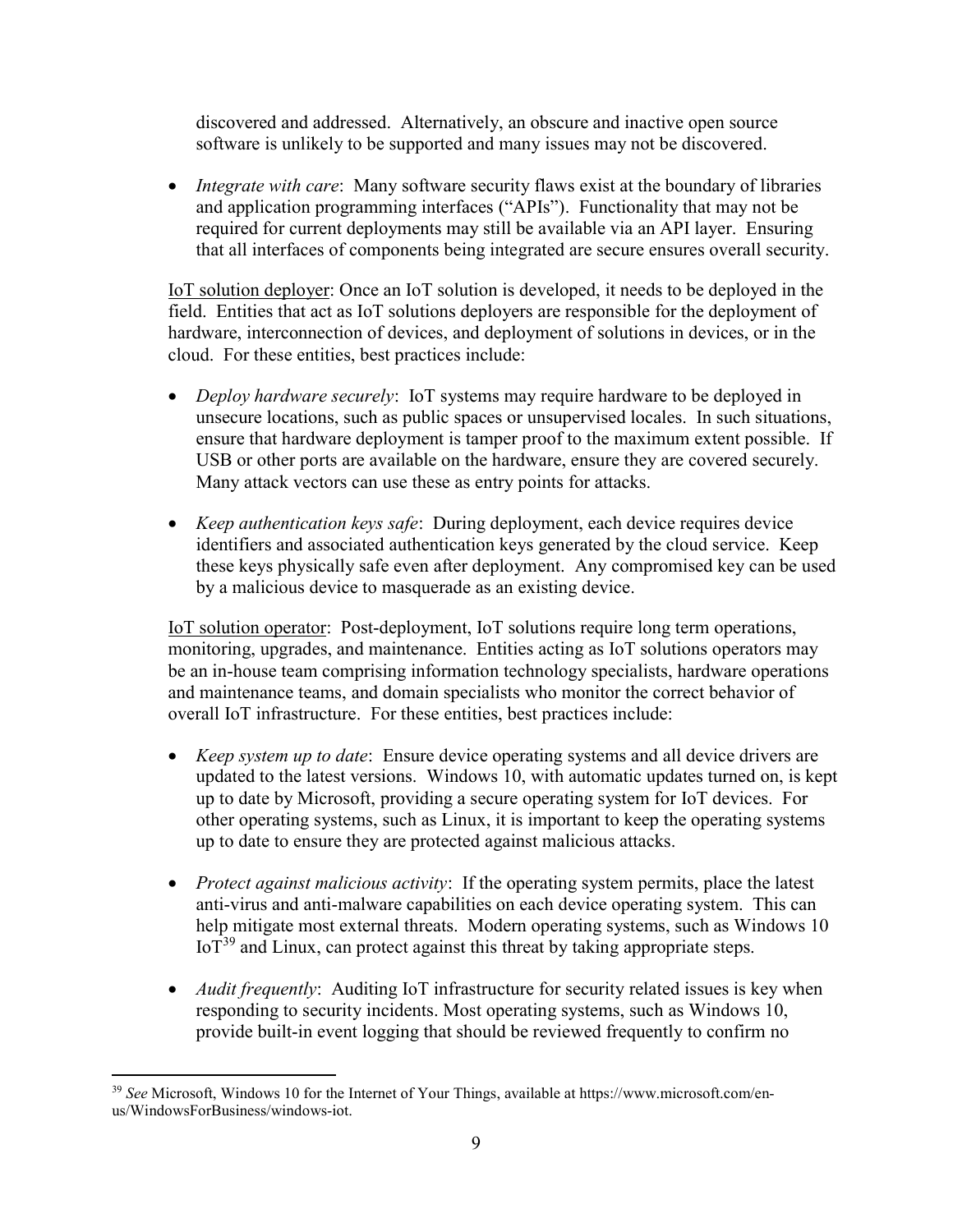security breach has occurred. Audit information can be sent as a separate telemetry stream to the cloud service and analyzed.

- Physically protect the IoT infrastructure: Protecting against malicious use of USB ports and other physical access is an important safety and security practice. Logging of physical access, such as USB port usage, is key to uncovering any breach that may have occurred. Again, Windows 10 enables detailed logging of these events.
- *Protect cloud credentials:* Cloud authentication credentials used for configuring and operating an IoT deployment are possibly the easiest way to gain access and compromise an IoT system. Protect the credentials by changing the password frequently, and not using these credentials on public machines.
- C. IoT Growth Should Catalyze the Modernization of Privacy Frameworks

IoT raises unique privacy concerns.<sup>40</sup> IoT will dramatically increase the number of devices facilitating the creation, collection and transmission of data. In parallel, IoT devices without screens or other direct user interfaces, create significant practical challenges for privacy regimes based primarily on notice and consent. To address these unique privacy challenges, traditional privacy frameworks must be modernized.

To support novel IoT scenarios traditional "notice and consent" privacy framework should evolve to increase emphasis on transparency and user control. The notice and consent framework was built on premise that users can be given comprehensive information about an organization's privacy practices at a point in time before data is collected, as well as an opportunity to consent to those practices. The framework makes sense for many applications, but it does not translate well to applications of ambient collection where many IoT objects have a limited ability to display traditional notices or collect traditional consents.

Rather than abandoning notice and consent, these concepts should be strengthened and reapplied for the 21st century. For example, an increased focus on transparency and individual control would extend the concepts of notice and consent to the IoT space. Instead of focusing on "notice" as a one-time, one-way disclosure, "transparency" can extend this concept through continuous activity involving both the data collector and the individual. In addition to static privacy notices, companies involved in IoT should look for additional ways to be forthcoming about the data they collect and how they will use it. For example, IoT devices can use online dashboards, apps, customer support, "just in time" notices and notices in the real world to increase transparency about data practices.

Aligning IoT data collection and use with both the context of the collection and with consumer expectations will also help manage privacy concerns associated with IoT. These principles suggest that companies may engage in certain data practices without offering consumer choice if the collection or use of data is either obvious from the context of the transaction, sufficiently accepted or necessary for public policy reasons. By emphasizing context and consumer

 $\overline{a}$  $40$  This section is in response to RFC at 17 (privacy concerns relating to IoT).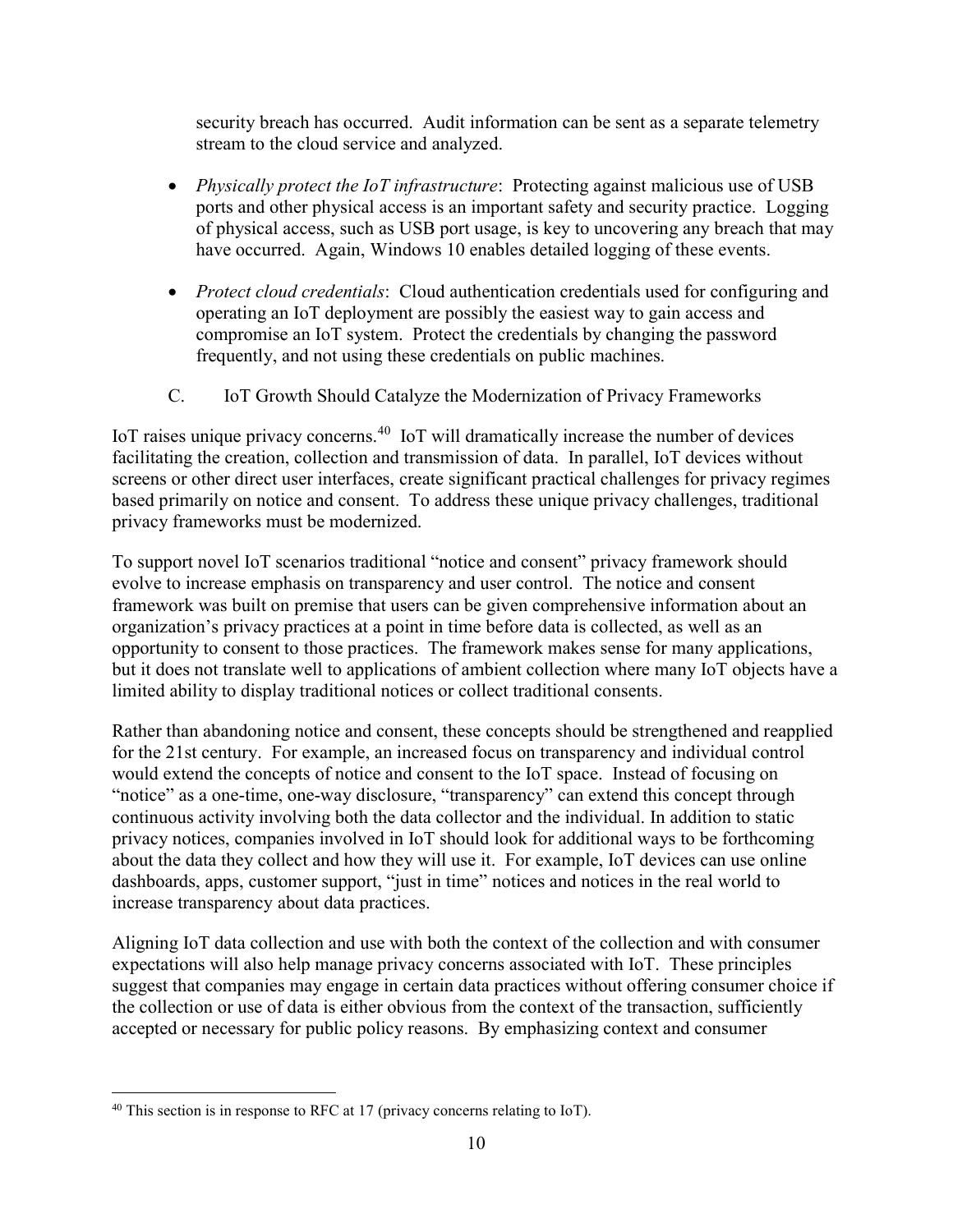expectations, privacy frameworks can encourage companies to base decisions about data collection and use on the reasonable expectations of their users.

New data protection frameworks should reflect the core principle of technology neutrality. Neutral frameworks are premised on principles and focus on outcomes, rather than prescriptions, which can inhibit innovation over time. This allows for new data protection frameworks to easily be applied to current and future technology, supporting both privacy goals and innovation. For example, a law focusing on outcomes can allow companies to meet requirements in different ways depending on how their service operates. By contrast, a law requiring a specific type of check-the-box consent may be unattainable for IoT technologies that do not have screens at all.

Microsoft is an active innovator in the IoT space. We know one of the most significant barriers to adoption of new technologies, like IoT, is a lack of consumer trust. When consumers know there are robust laws protecting their privacy, they will come to new innovations like IoT with greater confidence and adapt the technologies more rapidly. Microsoft has long been a strong supporter of baseline privacy legislation—and of robust enforcement for those that breach that legislation—for exactly this reason. People need to have faith that the rules are being followed s they embrace IoT and other new technologies. Modernizing privacy frameworks for IoT to ensure strong privacy protections will help ensure these innovations thrive.

D. Successful Development of an IoT Marketplace Depends on Standards and Interoperability

The development of open, voluntary, consensus-based, and globally-relevant standards is a major driver of a robust and competitive IoT marketplace.<sup>41</sup> Standards are particularly crucial for IoT because standards provide the basis for interoperability, which is needed to ensure that new IoT systems and legacy technology systems can work together. Standards development organizations ("SDOs"), national initiatives, and industry consortia in a broad range of market segments are identifying new and in some cases unique requirements for IoT standards reflective of their current and evolving market needs. These standards range from overarching guidelines to specific technical protocol criteria that help to ensure increased interoperability in IoT networks.

Collaboration with industry is key to the development of any new IoT standards. Openness and interoperability between hardware, software, and services will help both enterprises and government transform how they operate. Microsoft is working to achieve such interoperability through several IoT SDOs and consortia. Our IoT standards development work has been driven through engagement in standards organizations such as the Internet Engineering Task Force, Object Management Group, Open Connectivity Foundation, Open Mobile Alliance, Organization for the Advancement of Structured Information Standards, and consortia such as the Industrial Internet Consortium and OpenFog. While some of the organizations are industry focused and some are horizontally focused, our work centers on standards for IoT devices, on the establishment of open and interoperable technologies and interfaces, IoT security, device

 $\overline{a}$ <sup>41</sup> This section is in response to RFC at 6 (technological issues hindering development of IoT) and 20 (international engagement).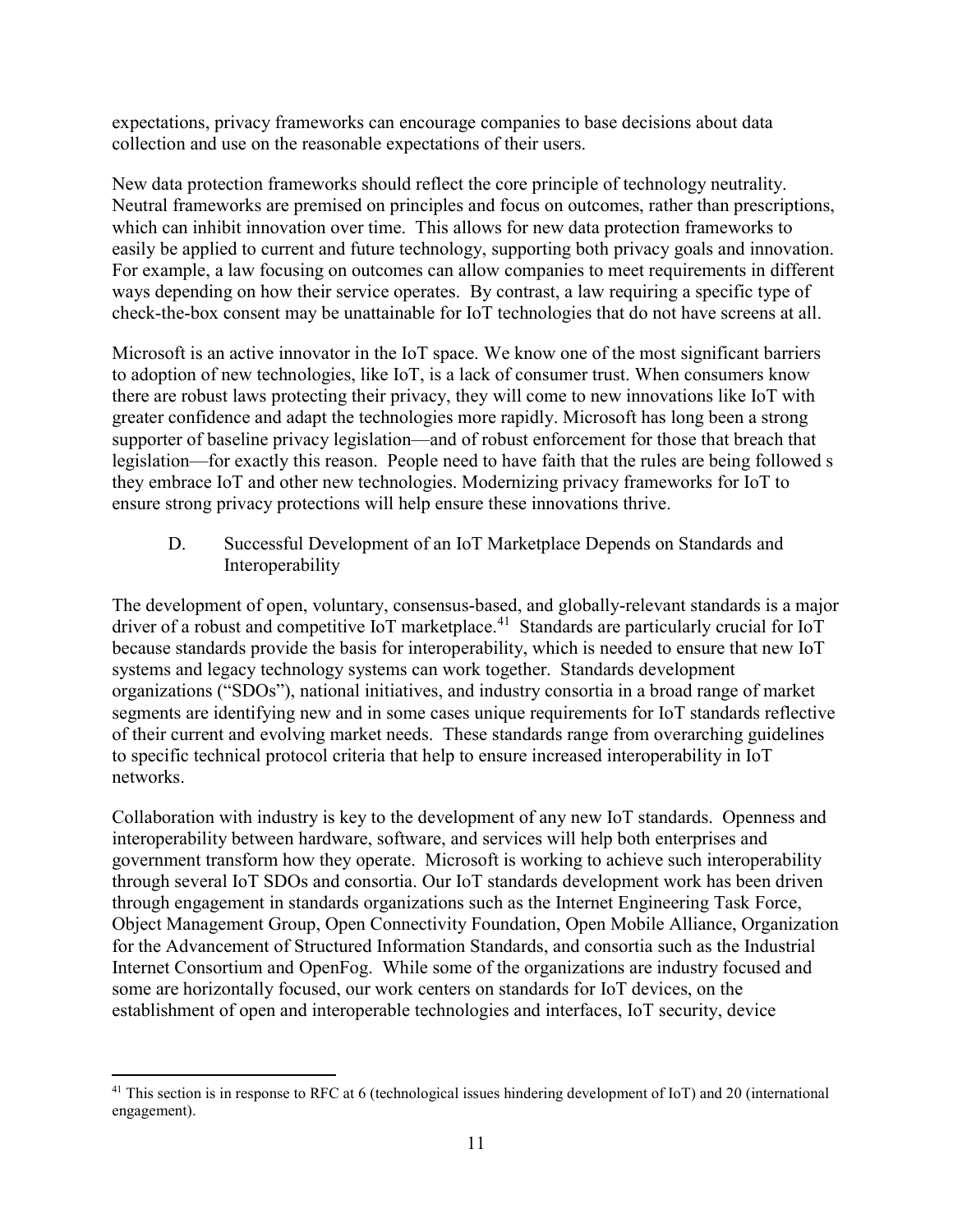management, and semantic integration of information that flows between clouds, endpoints and services.

Standards for IoT must reflect the fact that IoT relies on functions that are both traditionally IT and traditionally OT. Standards organizations should therefore be developing when necessary and adopting when available OT and IT aligned reference models, architectures and open interfaces for IoT. For example, in the case of Smart Manufacturing, existing standards alone are insufficient to fully enable Smart Manufacturing especially in the areas of cybersecurity, cloud based manufacturing services, supply chain integration, and data analytics. Today, there are a number of existing standards that must be considered in an integrated fashion to enable Smart Manufacturing: ISO/IEC 27000 (information security); ISO/IEC 28000 (supply chain security); and IEC 62433 (industrial control systems and automation). Looking forward, industry-led initiatives hold the most promise for overcoming such complexity.

The partnership between the U.S. federal government and some standards organizations has been long-standing and successful. For example, the Office of Management and Budget has directed agencies to use voluntary consensus standards in lieu of government-unique standards, unless doing so is inconsistent with law or impractical.<sup>42</sup> In doing so, the government recognizes that harmonizing standards between government and industry encourages long-term growth for U.S. enterprises, promotes efficiency, and provides incentives and opportunities to establish standards that serve national needs.<sup>43</sup> These collaborative efforts should continue in considering IoT.

In a similar vein, it is important to consider the role of intellectual property in IoT innovation. In recent comments<sup>44</sup> filed in connection with an ongoing U.S. Copyright Office (the "Office") study on copyright and software embedded in consumer products, Microsoft urged the Office to proceed with caution before recommending changes that would alter copyright protection for software embedded in consumer products, including always-connected IoT devices. In our view, the evidence is overwhelming that software innovation—including in embedded software—is flourishing and that consumers and the public are benefitting enormously. By contrast, there is remarkably little evidence that copyright protection for software embedded in consumer products is causing any systemic problems.

Indeed, when Commerce's IPTF recently completed its 2016 study on novel copyright issues in the digital economy, it found the U.S. copyright regime to be sufficiently flexible to adapt to the evolution of software in consumer products, and therefore did not recommend any change to existing copyright protections for such software.<sup>45</sup> At this time, there is no reason to believe that a different regime would be more effective in spurring innovation or at balancing the interests of creators, users, and the public. Businesses of all sizes and across numerous sectors of our economy today rely on the certainty that the existing copyright system provides for embedded

 $\overline{a}$ <sup>42</sup> See Office of Management and Budget, Circular A-119, Revised Feb. 10, 1998.  $43$  Id.

<sup>&</sup>lt;sup>44</sup> See Initial Comments of Microsoft Corporation (Feb. 16, 2016), available at:

https://www.regulations.gov/#!docketBrowser;rpp=25;po=0;dct=PS;D=COLC-2015-0011

<sup>&</sup>lt;sup>45</sup> See Department of Commerce, Internet Policy Task Force, White Paper on Remixes, First Sale, and Statutory Damages, 64 (2016), available at: http://www.uspto.gov/sites/default/files/documents/copyrightwhitepaper.pdf.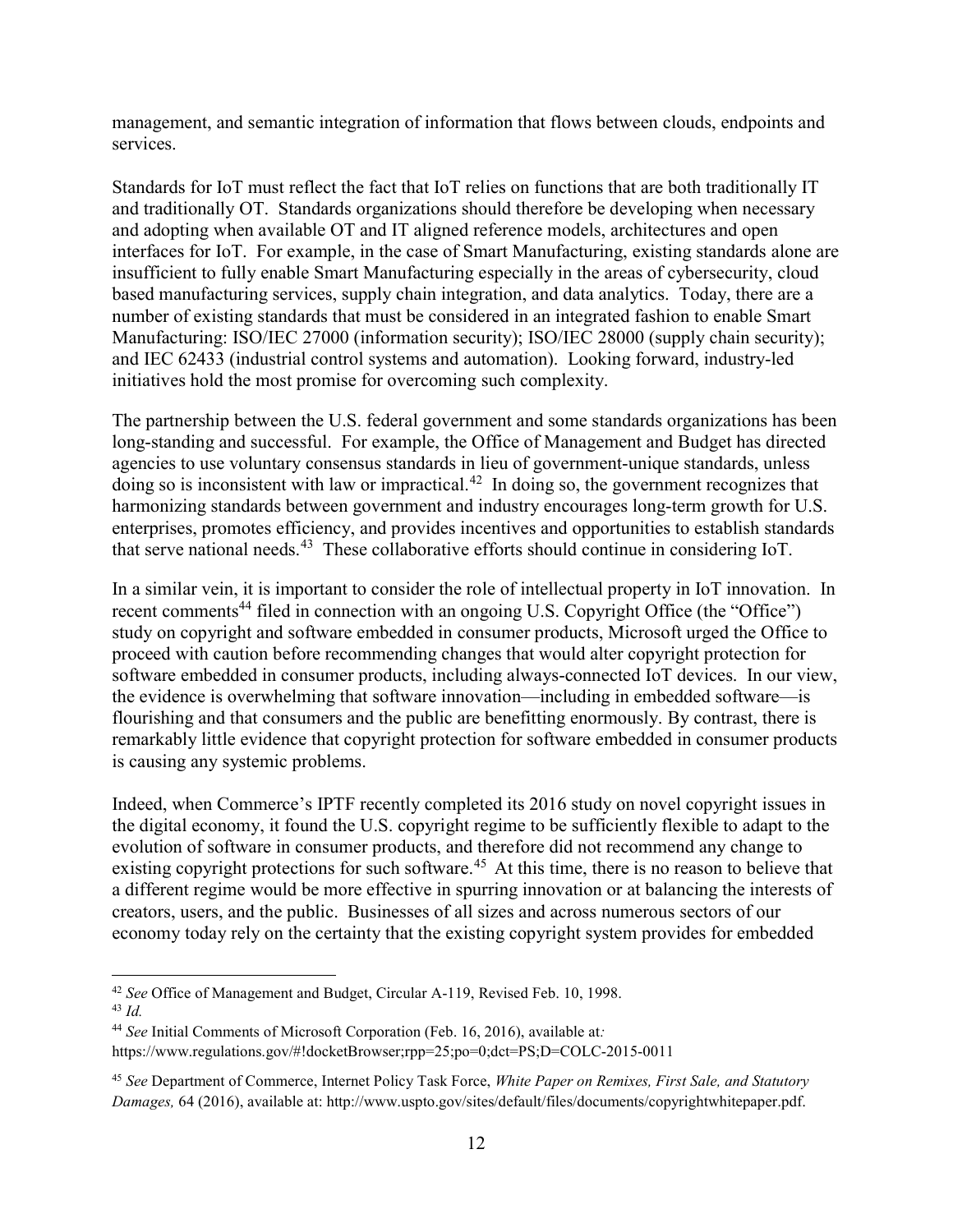software. Even the potential for changes to that system could deter investment and innovation, as inventors and companies seek to avoid even the risk that they may be unable to recoup their investments in software development.

This is not to say that tensions in the system never arise. But when they do, existing provisions in the Copyright Act, combined with agency rulemaking, judicial interpretations, and voluntary private-sector efforts have proven up to the task of maintaining the appropriate balance.

- E. International Engagement Should Be Informed by National Strategies and International Trade Commitments
	- 1. National Strategies for IoT Are Emerging Globally

Governments around the world are developing IoT strategies and similar national initiatives to propel their engagement in the IoT marketplace.<sup>46</sup> The U.S. government should study other countries' strategies and initiatives to inform its international engagements related to IoT.

Overarching frameworks that support responsible growth and anticipate future challenges are common in national IoT-related strategies. With this global policy wave in its first stages, the first-movers for strategic approaches to IoT have been major producers and consumers of IoT technologies in Europe and Asia, such as the United Kingdom,<sup>47</sup> South Korea,<sup>48</sup> India,<sup>49</sup> and Malaysia.<sup>50</sup> Similarly, several countries have launched initiatives to utilize the transformation that IoT brings to their domestic industry. For instance, Germany<sup>51</sup> has established a platform in which the industry collaborates to drive domestic adoption of IoT, whereas France<sup>52</sup> and the Netherlands<sup>53</sup> have identified roadmaps and action agendas to support the industrial renewal in their countries.

While the scope of those policies is very broad, they tend to emphasize the following areas, many of which mirror the policy areas highlighted by Commerce in the RFC:

<sup>46</sup> This section is in response to RFC at 20 (international engagement).

<sup>&</sup>lt;sup>47</sup> See Government Office for Science, Government of the UK, The Internet of Things: making the most of the Second Digital Revolution, available at

https://www.gov.uk/government/uploads/system/uploads/attachment\_data/file/409774/14-1230-internet-of-thingsreview.pdf.

<sup>&</sup>lt;sup>48</sup> See Ministry of Science, ICT and Future Planning, Government of South Korea, Master Plan for Building the Internet of Things (IoT), available at https://www.rfid-alliance.com/KOREA-IoT%20Master%20Plan.pdf.

<sup>&</sup>lt;sup>49</sup> See Ministry of Communications & IT, Government of India, IoT Policy Document, Draft Version, available at http://deity.gov.in/sites/upload\_files/dit/files/Draft-IoT-Policy%20(1).pdf.

<sup>&</sup>lt;sup>50</sup> See Ministry of Science, Technology and Innovation, MIMOS, Government of Malaysia, *National Internet of* Things (IoT) Strategic Roadmap: A Summary, available at

https://www.ida.gov.sg/~/media/Files/Infocomm%20Landscape/iN2015/Reports/realisingthevisionin2015.pdf.  $<sup>51</sup>$  See Federal Ministry for Economic Affairs and Energy, Government of Germany, Platform Industry 4.0, available</sup> at http://www.plattform-

i40.de/I40/Navigation/EN/Home/home.html;jsessionid=43109D17EE3D178FC02F23AF1763AF8C.

 $52$  See Government of France, Industry of the Future, available at

http://www.economie.gouv.fr/files/files/PDF/pk\_industry-of-future.pdf.

 $53$  See Government of the Netherlands, Action Agenda Smart Industry, available at

http://www.smartindustry.nl/site/assets/files/1740/smart-industry-action-agenda-summary.pdf.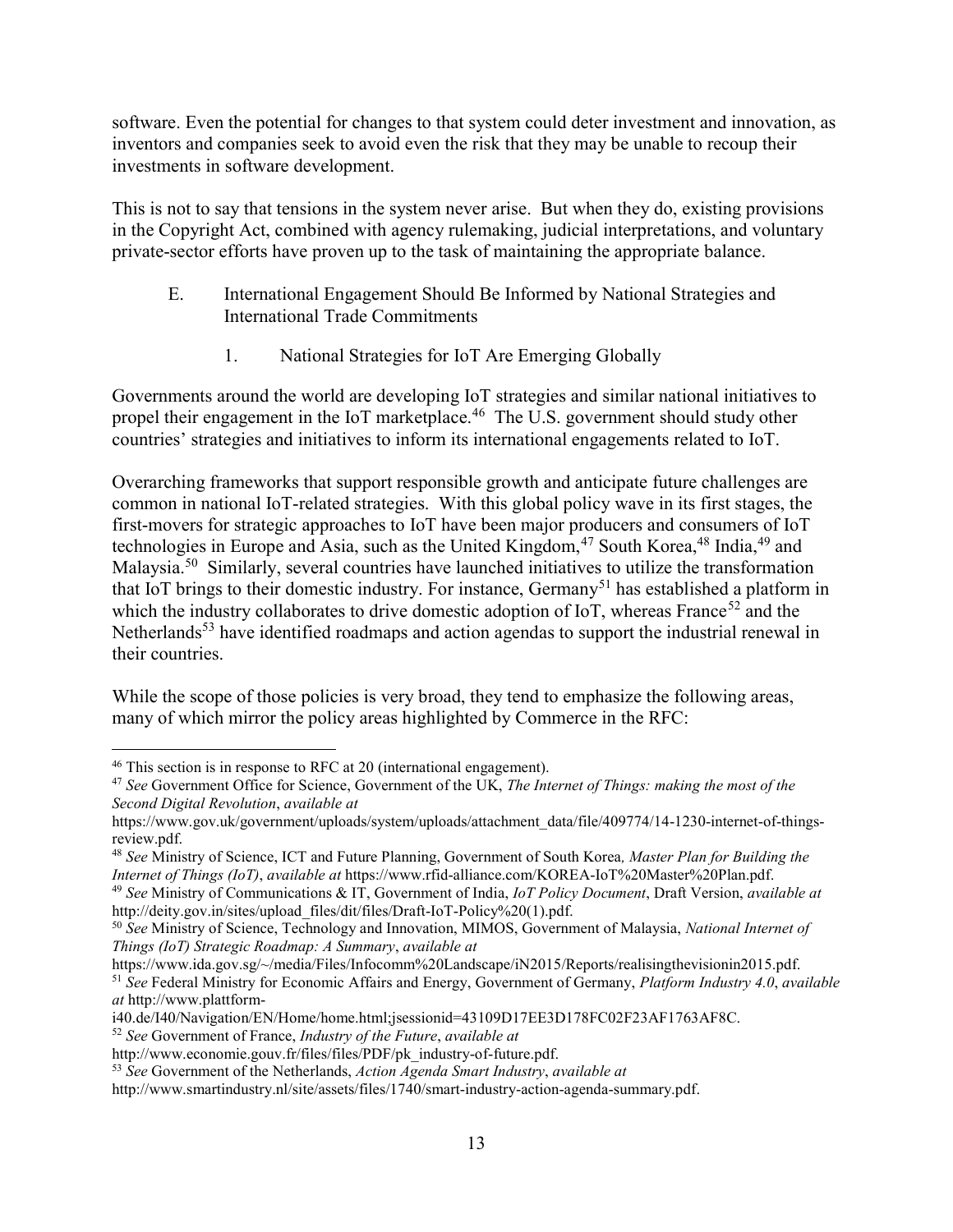Smart manufacturing: The manufacturing sector is a key component in many national strategies for IoT. These strategies typically emphasize government-supported opportunities for IoT innovation, such as the funding of resource centers such as in India.<sup>54</sup> Similarly, the creation of test beds and field labs, such as in the Netherlands<sup>55</sup> and South Korea,<sup>56</sup> can create ecosystems of interrelated networks of companies and institutions to facilitate knowledge transfer across sectors.

Security and privacy: Governments, such as the United Kingdom<sup>57</sup> and South Korea,<sup>58</sup> acknowledge the importance of security and privacy issues in developing trust in IoT. The United Kingdom has published security best practices and privacy principles to support a secure and privacy-enhancing approach to  $I_0$ .<sup>59</sup>

Research and education: IoT will require a broad range of skills and investments in research and education to access its full potential. Human capacity building and a stronger integration of ICT into the education system are amongst the central pillars to foster innovation in the strategies of many countries, including India<sup>60</sup> and South Korea.<sup>61</sup> For instance, India will create an IoT Education and Awareness program that aims to develop the necessary skill sets for IoT in their country through the introduction of IoT curriculum at schools and universities as well as public awareness programs with the industry and academic institutions. India also envisions IoT education exchange programs with other countries to facilitate bilateral knowledge transfers.<sup>62</sup> Governments also recognize that investments in research and development can lead to commercial products that expand the IOT marketplace domestically and potentially

 $54$  See Ministry of Communications & IT, Government of India, IoT Policy Document, Draft Version, p. 8-9, available at http://deity.gov.in/sites/upload\_files/dit/files/Draft-IoT-Policy%20(1).pdf.

<sup>&</sup>lt;sup>55</sup> See Ministry of Economic Affairs, Government of the Netherlands, Action Agenda Smart Industry, p. 2-4, available at http://www.smartindustry.nl/site/assets/files/1740/smart-industry-action-agenda-summary.pdf.

<sup>&</sup>lt;sup>56</sup> See Ministry of Science, ICT and Future Planning, Government of South Korea, Master Plan for Building the Internet of Things (IoT), p. 5, available at https://www.rfid-alliance.com/KOREA-IoT%20Master%20Plan.pdf. <sup>57</sup> See Government Office for Science, Government of the UK, The Internet of Things: making the most of the Second Digital Revolution, p. 10, available at

https://www.gov.uk/government/uploads/system/uploads/attachment\_data/file/409774/14-1230-internet-of-thingsreview.pdf.

<sup>&</sup>lt;sup>58</sup> See Ministry of Science, ICT and Future Planning, Government of South Korea, Master Plan for Building the Internet of Things (IoT), p. 3, available at https://www.rfid-alliance.com/KOREA-IoT%20Master%20Plan.pdf.  $59$  See Government Office for Science, Government of the UK, The Internet of Things: making the most of the Second Digital Revolution, p. 10, available at

https://www.gov.uk/government/uploads/system/uploads/attachment\_data/file/409774/14-1230-internet-of-thingsreview.pdf.

<sup>&</sup>lt;sup>60</sup> See Ministry of Communications & IT, Government of India, IoT Policy Document, Draft Version, p. 13-14, available at http://deity.gov.in/sites/upload\_files/dit/files/Draft-IoT-Policy%20(1).pdf.

<sup>&</sup>lt;sup>61</sup> See Ministry of Science, ICT and Future Planning, Government of South Korea, Master Plan for Building the Internet of Things (IoT), p. 9, available at https://www.rfid-alliance.com/KOREA-IoT%20Master%20Plan.pdf. <sup>62</sup> See Ministry of Communications & IT, Government of India, IoT Policy Document, Draft Version, p. 13-14, available at http://deity.gov.in/sites/upload\_files/dit/files/Draft-IoT-Policy%20(1).pdf.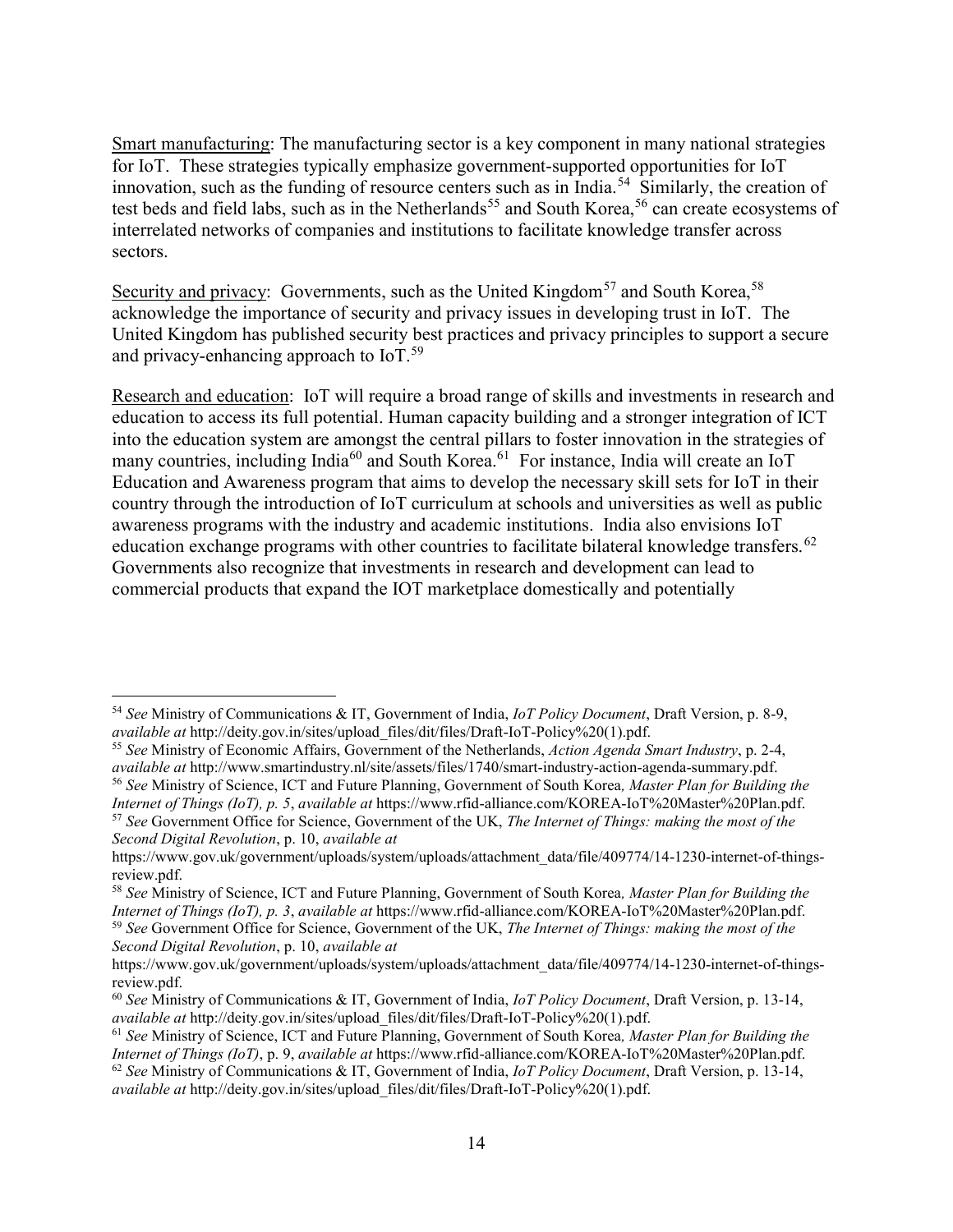internationally; the U.K. has proposed an IoT advisory board to coordinate public and private sector funding. $63$ 

Global interoperability: Companies will develop IoT-related devices and services domestically, but ultimately want to sell them globally. Several national strategies express support for standards intended to facilitate global interoperability, such as the U.K.  $^{64}$  and South Korea.<sup>65</sup> Moreover, South Korea plans to enforce joint demonstration projects with major countries including the EU using the Trans-Eurasia Information Network that connects 34 European and 19 Asian countries.<sup>66</sup>

## 2. International Trade Commitments and IoT

As countries explore how to make their IoT industries more competitive, there is a risk that some may resort to protectionism. The United States should continue to leverage its international trade and investment agreements as part of its approach to IoT, in order to continue to benefit from the gains already secured, avoid undermining existing rights and obligations, ensure regulatory humility and consistency across laws and regulations, and respond to protectionist threats. Many of these provisions are enforceable through binding dispute settlement. The government's approach should take into account the progress achieved in agreements that require transparency, predictability, and nondiscrimination in the application of laws and regulations and continue these practices. Beyond binding agreements, within the interagency process, the United States Trade Representative ("USTR"), the Departments of Commerce and State, among others, have additional consultative mechanisms on trade where IoT will need to be addressed.

In addition, the introduction of IoT raises new challenges related to the collection of international trade and economic data. Conventional economic statistics do not capture the full extent to which IoT is making industries across the economy more productive. Commerce has already initiated work in this area<sup>67</sup> and will need to press forward with the development of new ways to measure the IoT and its impact on the economy.

 $63$  See Government Office for Science, Government of the UK, The Internet of Things: making the most of the Second Digital Revolution, p. 10-11, available at

https://www.gov.uk/government/uploads/system/uploads/attachment\_data/file/409774/14-1230-internet-of-thingsreview.pdf.

 $64$  See Government Office for Science, Government of the UK, The Internet of Things: making the most of the Second Digital Revolution, p. 8, available at

https://www.gov.uk/government/uploads/system/uploads/attachment\_data/file/409774/14-1230-internet-of-thingsreview.pdf.

<sup>&</sup>lt;sup>65</sup> See Ministry of Science, ICT and Future Planning, Government of South Korea, *Master Plan for Building the* Internet of Things (IoT), p. 11, available at https://www.rfid-alliance.com/KOREA-IoT%20Master%20Plan.pdf. <sup>66</sup> See Ministry of Science, ICT and Future Planning, Government of South Korea, Master Plan for Building the Internet of Things (IoT), p. 11, available at https://www.rfid-alliance.com/KOREA-IoT%20Master%20Plan.pdf.

 $67$  Improvement of digital economy metrics is an area of focus for Commerce's Digital Economy Board of Advisors, in which Microsoft is privileged to be taking part. Microsoft also took part in a roundtable on improving digital economy metrics convened by NTIA and the Economics and Statistics Administration in May 2016. We look forward to more opportunities going forward to help the Commerce improve its metrics of how digital technologies, including IoT, are transforming the economy.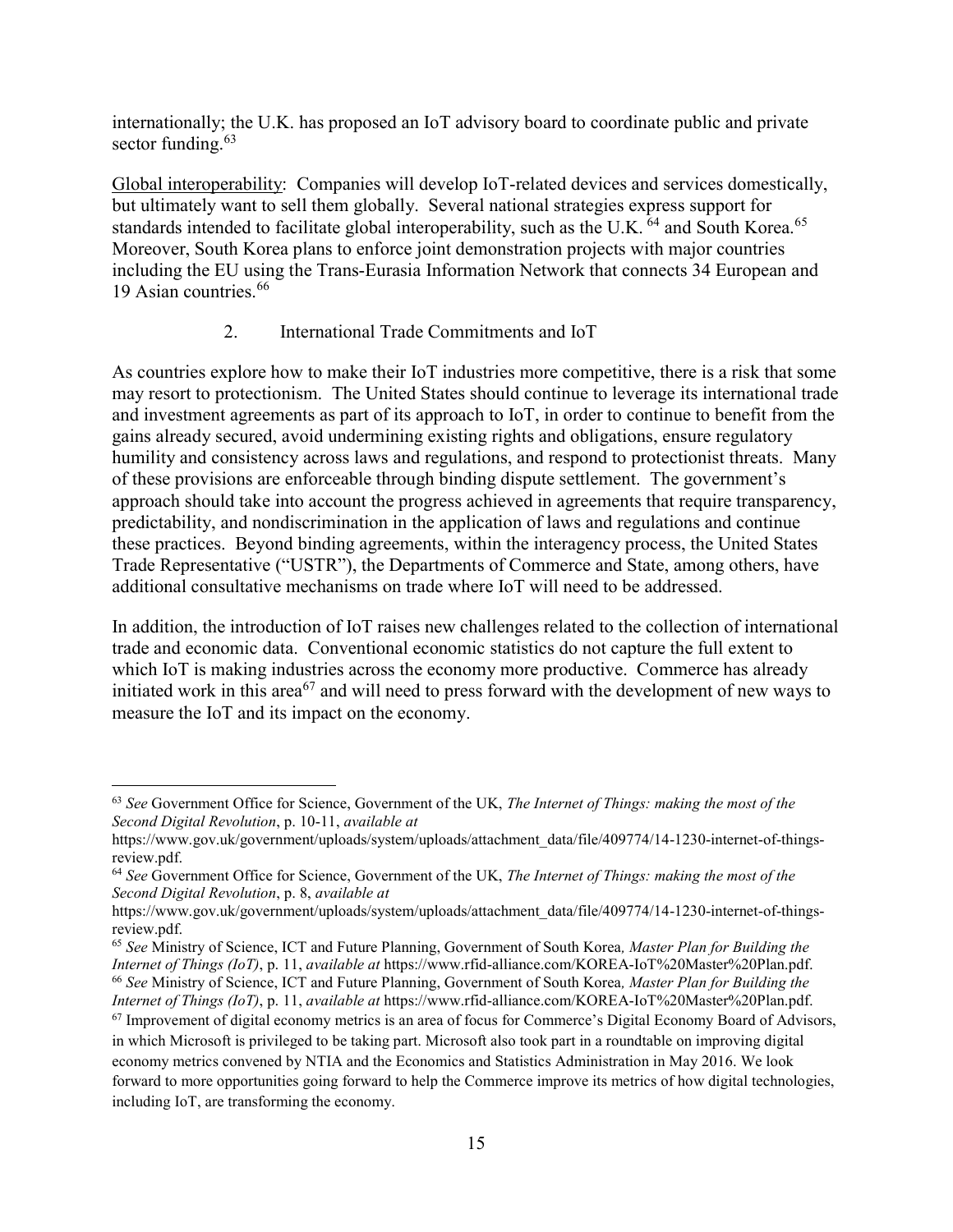The United States' trade and investment agreements contain provisions that should counter barriers that are especially problematic for IoT, including:

- Barriers to cross-border data flows. Data flows are vital for producing and delivering IoT services, and should be restricted only to the extent necessary to achieve legitimate regulatory objectives.
- Tariff and nontariff barriers to trade in goods, such as opaque regulations and discriminatory product standards, block trade in devices critical to the IoT ecosystem. Existing rules and disciplines in the trade area are relevant.
- Weak protection of intellectual property reduces the scope for development and deployment of innovative IoT technologies.
- Discriminatory practices that favor state-owned enterprises ("SOEs") may unfairly disadvantage private providers of IoT devices and services.

The United States should continue to leverage binding commitments in multilateral, regional, and bilateral trade agreements to break down such barriers, including:

- World Trade Organization ("WTO") agreements that contain binding rules and commitments relevant to IoT, including all the goods-related agreements (in particular provisions related to standards); the General Agreement on Trade in Services ("GATS"); the Agreement on Trade-Related Aspects of Intellectual Property Rights ("TRIPS"); and the plurilateral WTO Information Technology Agreement ("ITA"), which eliminates tariffs on many high technology goods.
- The United States' free trade agreements contain binding commitments that deepen the rule of law and eliminate barriers to trade in goods and services, including high technology products and online services. Bilateral investment treaties ("BITs") promote open, transparent and non-discriminatory treatment of private investment.
- The Trans-Pacific Partnership ("TPP") includes new digital trade provisions important for the Internet of Things, <sup>68</sup> new disciplines on SOEs, and commitments to cooperate on clean and more efficient energy. Agreements still under negotiation, such as the Trade in Services Agreement ("TISA") and the Transatlantic Trade and Investment Partnership ("TTIP") can build upon these gains.
- Other mechanisms enable the United States to consult with partners on ways to facilitate trade and investment, including Trade and Investment Framework Agreements ("TIFAs"), Information and Communication Technology ("ICT") Dialogues, and Commercial Dialogues. Each of these should increase their focus on IoT.

<sup>&</sup>lt;sup>68</sup> See Office of the United States Trade Representative, The Digital 2 Dozen, available at https://ustr.gov/aboutus/policy-offices/press-office/reports-and-publications/2016/digital-2-dozen.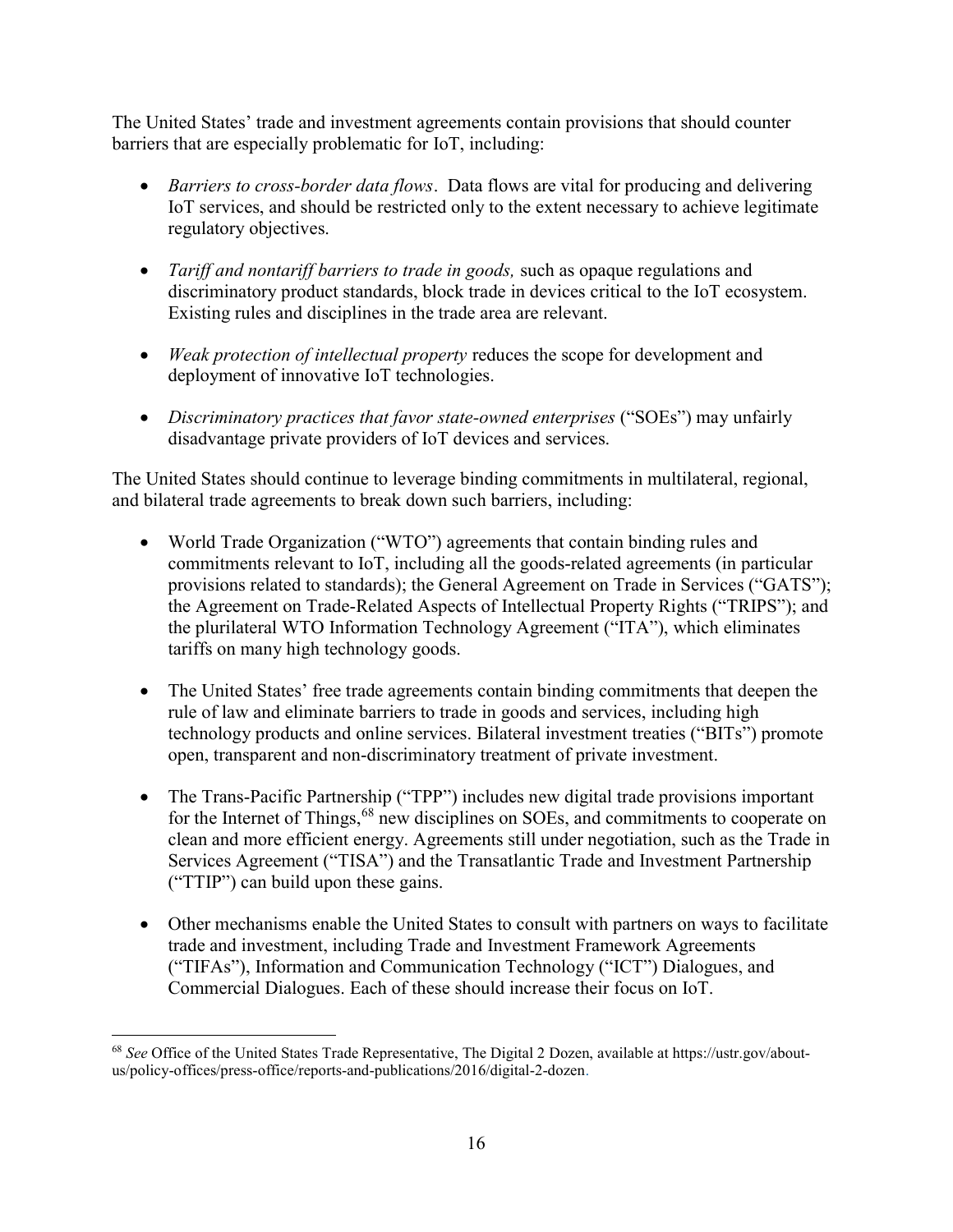#### IV. The Role of Government in IoT

Government has an important role in ensuring that IoT innovation continues.<sup>69</sup> To advance trust in IoT technology, the Department of Commerce and, more generally, the federal government can support existing efforts to increase interoperability, address potential security issues, ensure collaboration between the government and the private sector, and enable funding to continue IoT innovation. Specifically, Microsoft recommends that NTIA, Commerce Department, and the federal government more broadly consider the following actions:

- 1. Create an IoT interagency task force that coordinates with existing organizational bodies to foster balanced perspectives between security, economic benefits, and potential risks. At a minimum, participants should include the Departments of Commerce, Defense, Homeland Security, and Transportation, as well as the Federal Communications Commission and the U.S. Trade Representative. Such a task force can set milestones for completion of the following activities that are reflective of the urgency of need to develop policies that reflect the growing presence of IoT:
	- a. Direct the update of federal strategic documents to consider the security aspects of the explosive growth of and reliance upon IoT devices. Examples include the National Strategy to Secure Cyberspace, the Comprehensive National Cybersecurity Initiative, and Trustworthy Cyberspace: Strategic Plan for the Federal Cybersecurity Research and Development Program.
	- b. Direct the update of existing awareness and training programs. The focus of the awareness should be to inform the public, as well as leaders and decision makers (private and public, including legislators), about both the benefits and risks of the rapid adoption of IoT and, thereby, encourage a culture of security around IoT device use and development.
	- c. Encourage and incentivize academia to develop curricula focused on: (i) IoT, and the associated security challenges; and (ii) the convergence of the IT and OT disciplines, in order to educate future IT and OT professionals engaged in the design, administration, and security of computer networks.
	- d. Encourage engagement in appropriate international forums for standards and policy development.
- 2. Convene and facilitate a Government and industry standing body to coordinate, collaborate and leverage the various industry IoT consortia to develop, update, and maintain IoT deployment guidelines to manage cybersecurity implications and risks. The result should enable an adaptive set of voluntary guidelines, focused cybersecurity and resiliency of the ecosystem that changes with the risk in a timely manner based on a continuous collaborative process. The executive agent of this standing body must have authority and oversight to enforce agreed-to deployment guidelines across governmental

 $^{69}$  This section is in response to RFC at 7, 25, 26, 27 (role of government).